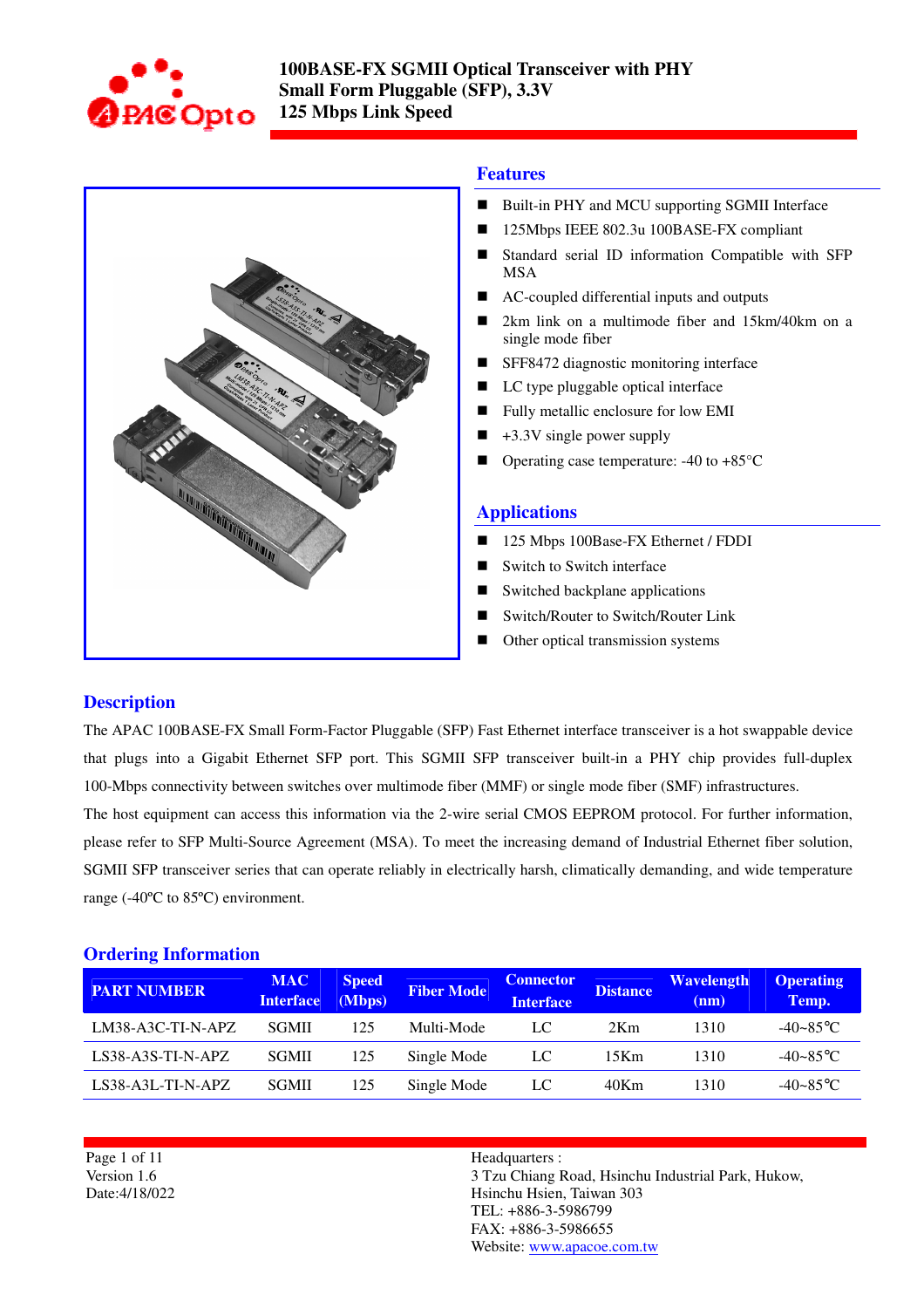

# **Absolute Maximum Ratings**

| <b>PARAMETER</b>                  | <b>SYMBOL</b> | <b>MIN</b> | <b>MAX</b> | <b>UNITS</b>    | <b>NOTE</b>    |
|-----------------------------------|---------------|------------|------------|-----------------|----------------|
| Supply Voltage                    | $V_{CC}$      | 3.0        | 3.65       |                 |                |
| <b>Storage Temperature</b>        | $T_{S}$       | $-40$      | $+85$      | $\rm ^{\circ}C$ |                |
| <b>Case Operating Temperature</b> | $T_C$         | $-40$      | $+85$      | $\rm ^{\circ}C$ |                |
| Storage Humidity                  | Hs            |            | $+95$      | %               | Non condensing |

# **Recommended Operating Conditions**

| <b>PARAMETER</b>                  | <b>SYMBOL</b> | <b>MIN</b> | <b>TYP</b>                   | <b>MAX</b>               | <b>UNITS</b>    | <b>NOTE</b> |
|-----------------------------------|---------------|------------|------------------------------|--------------------------|-----------------|-------------|
| <b>Case Operating Temperature</b> | $T_C$         | $-40$      | $\qquad \qquad \blacksquare$ | 85                       | $\rm ^{\circ}C$ |             |
| <b>Operating Humidity</b>         | Ho            | 10         | $\qquad \qquad \blacksquare$ | 85                       | $\%$            |             |
| Power Supply Voltage              | $V_{CC}$      | 3.14       | 3.30                         | 3.47                     | V               |             |
| Power Supply Current              | $I_{CC}$      | -          | $\qquad \qquad \blacksquare$ | 350                      | mA              |             |
| Data Rate                         | $D_R$         | -          | 125                          | $\overline{\phantom{a}}$ | <b>Mbps</b>     |             |

### **Note:**

1) The max power supply current after module work stable.

# **Electrical Characteristics**

| <b>PARAMETER</b>                     | <b>SYMBOL</b>       | <b>MIN</b>    | TYP.                     | <b>MAX</b>    | <b>UNITS</b> | <b>NOTE</b>    |
|--------------------------------------|---------------------|---------------|--------------------------|---------------|--------------|----------------|
| <b>Transmitter</b>                   |                     |               |                          |               |              |                |
| Data Input differential Voltage      | $V_{D,TX}$          | 0.2           | $\overline{a}$           | 2.0           | V            |                |
| Differential Input Impedance         | $Z_{TX}$            | 80            | 100                      | 120           | Ω            |                |
| Transmitter Disable Input-High       | $V_{DISH}$          | 2.0           |                          | $V_{cc}$ +0.3 | V            |                |
| <b>Transmitter Disable Input-Low</b> | $V_{DISL}$          | $\theta$      |                          | 0.8           | V            |                |
| Receiver                             |                     |               |                          |               |              |                |
| Data Output Differential Voltage     | $V_{D R X}$         | 0.35          |                          | 0.8           | V            | 3              |
| Differential Output Impedance        | $Z_{RX}$            | 80            | 100                      | 120           | $\Omega$     |                |
| Data Output Rise/Fall Time           | $T_{r,xx}/T_{f,xx}$ | -             | 175                      |               | ps           | $\overline{4}$ |
| LOS Output Voltage – High            | Vsdhl               | $V_{cc}$ -0.5 | $\overline{\phantom{a}}$ | $V_{cc}$ +0.3 | V            | 2              |
| LOS Output Voltage - Low             | Vsdl                | $\theta$      |                          | 0.5           | V            | $\overline{2}$ |

#### **Note:**

1) Internally AC coupled and terminated to 100 Ohm differential load.

2) Pull up to  $V_{CC}$  with a 4.7K – 10K Ohm resistor on host Board

3) Internally AC coupled, but requires a 100 Ohm differential termination at MAC side.

4)  $20\% \sim 80\%$  values

Page 2 of 11 Version 1.6 Date:4/18/022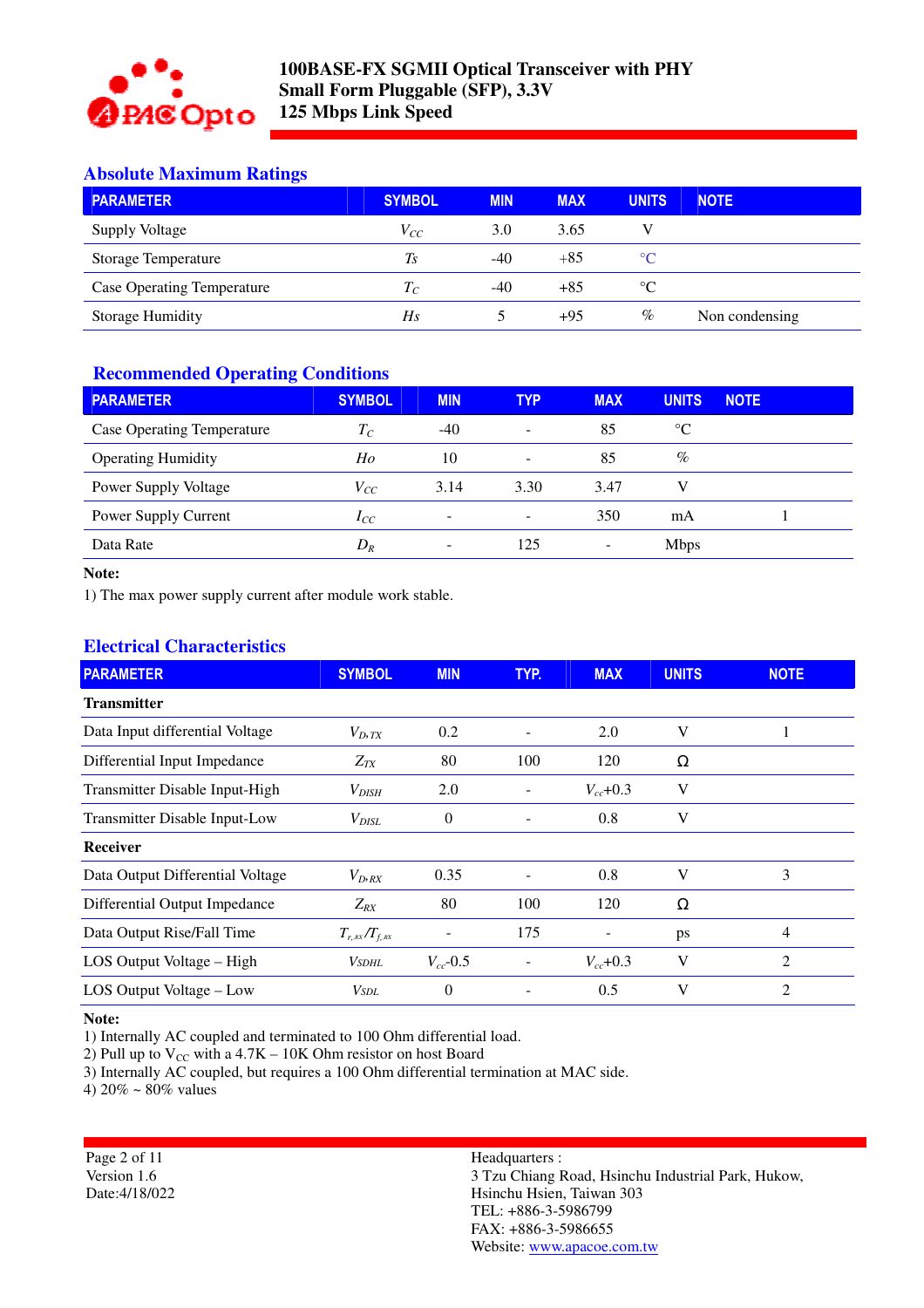

# **Optical Characteristics (LM38-A3C-TI-N-APZ)**

| <b>PARAMETER</b>                                      | <b>SYMBOL</b>                             | <b>MIN</b>               | TYP.                     | <b>MAX</b>     | <b>UNITS</b>            | <b>NOTE</b> |
|-------------------------------------------------------|-------------------------------------------|--------------------------|--------------------------|----------------|-------------------------|-------------|
| <b>Transmitter</b>                                    |                                           |                          |                          |                |                         |             |
| <b>Output Optical Power</b><br>62.5/125 $\mu$ m fiber | Pout                                      | $-20$                    | $\overline{\phantom{m}}$ | $-14$          | dBm                     |             |
| <b>Output Optical Power</b><br>50/125 $\mu$ m fiber   |                                           | $-23.5$                  | $\overline{\phantom{m}}$ | $-14$          | dBm                     |             |
| Center Wavelength                                     | $\lambda_C$                               | 1260                     |                          | 1380           | nm                      |             |
| Spectral Width (FWHM)                                 | <b>FWHM</b>                               | $\overline{a}$           | $\blacksquare$           | 100            | nm                      |             |
| <b>Extinction Ratio</b>                               | ER                                        | 10                       |                          |                | dB                      |             |
| Rise/Fall Time $(10-90\%)$                            | $T_r/T_f$                                 |                          |                          | 3              | ns                      |             |
| <b>Output Optical Eye</b>                             | Compliant with ITU-T recommendation G-957 |                          |                          |                |                         |             |
| Receiver                                              |                                           |                          |                          |                |                         |             |
| Center Wavelength                                     | $\lambda_C$                               | 1260                     | L,                       | 1380           | nm                      |             |
| <b>Optical Input Power-Maximum</b>                    | $P_{I\!N}$                                | $-8$                     | $\blacksquare$           | $\blacksquare$ | dBm                     | Note 1      |
| <b>Optical Input Power-Sensitivity</b>                | $P_{I\!N}$                                | $\overline{\phantom{a}}$ | $\overline{\phantom{a}}$ | $-31$          | dBm                     | Note 1      |
| LOS-Deasserted                                        | $P_D$                                     | $\overline{a}$           |                          | $-31$          | dBm                     |             |
| LOS-Aserted                                           | ${\cal P}_A$                              | $-45$                    |                          |                | dBm                     |             |
| Receiver Loss of Signal Output                        | $RX\_LOS_L$                               | $\boldsymbol{0}$         |                          | 0.5            | $\overline{\mathsf{V}}$ |             |
| Voltage-Low                                           |                                           |                          |                          |                |                         |             |
| Receiver Loss of Signal Output                        | $RX\_LOS_H$                               | 2.4                      |                          | Vcc            | V                       |             |
| Voltage-High                                          |                                           |                          |                          |                |                         |             |

#### **Note:**

1) Measured with 4B/5B code for 100Mbps, worst-case extinction ratio, BER ≤1×10-10

Page 3 of 11 Version 1.6 Date:4/18/022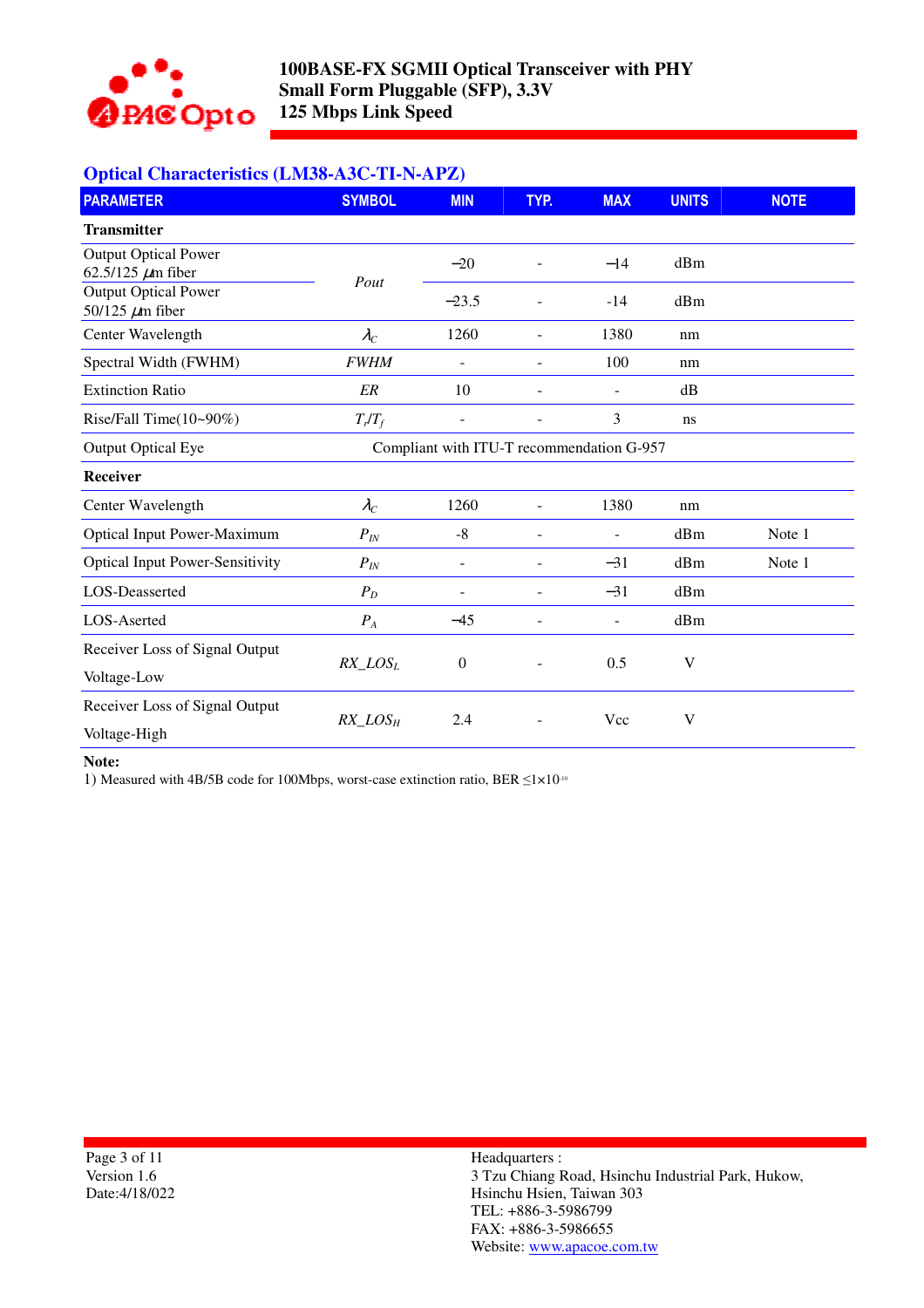

# **Optical Characteristics (LS38-A3S-TI-N-APZ)**

| <b>PARAMETER</b>                                     | <b>SYMBOL</b> | <b>MIN</b>               | TYP.                     | <b>MAX</b>                                | <b>UNITS</b> | <b>NOTE</b> |
|------------------------------------------------------|---------------|--------------------------|--------------------------|-------------------------------------------|--------------|-------------|
| <b>Transmitter</b>                                   |               |                          |                          |                                           |              |             |
| <b>Output Optical Power</b><br>$9/125 \ \mu m$ fiber | Pout          | $-15$                    | $\overline{\phantom{a}}$ | $-8$                                      | dBm          |             |
| Center Wavelength                                    | $\lambda_C$   | 1260                     | $\sim$                   | 1360                                      | nm           |             |
| Spectral Width (RMS)                                 | <b>RMS</b>    | V                        | $\overline{\phantom{a}}$ | 7.7                                       | nm           |             |
| <b>Extinction Ratio</b>                              | ER            | 8.2                      | $\overline{\phantom{a}}$ | V                                         | dB           |             |
| Rise/Fall Time $(10-90\%)$                           | $T_r/T_f$     | $\overline{\phantom{0}}$ | V                        | 3                                         | ns           |             |
| <b>Output Optical Eye</b>                            |               |                          |                          | Compliant with ITU-T recommendation G-957 |              |             |
| <b>Receiver</b>                                      |               |                          |                          |                                           |              |             |
| Center Wavelength                                    | $\lambda_C$   | 1260                     | $\blacksquare$           | 1380                                      | nm           |             |
| <b>Optical Input Power-Maximum</b>                   | $P_{I\!N}$    | $-8$                     |                          |                                           | dBm          | Note 1      |
| <b>Optical Input Power-Sensitivity</b>               | $P_{I\!N}$    |                          |                          | $-31$                                     | dBm          | Note 1      |
| LOS-Deasserted                                       | $P_D$         |                          | $\overline{a}$           | $-31$                                     | dBm          |             |
| LOS-Aserted                                          | $P_A$         | $-45$                    |                          |                                           | dBm          |             |
| Receiver Loss of Signal Output                       |               |                          |                          |                                           |              |             |
| Voltage-Low                                          | $RX\_LOS_L$   | $\boldsymbol{0}$         |                          | 0.5                                       | V            |             |
| Receiver Loss of Signal Output                       |               |                          |                          |                                           |              |             |
| Voltage-High                                         | $RX\_LOS_H$   | 2.4                      |                          | Vcc                                       | V            |             |

#### **Note:**

1) Measured with 4B/5B code for 100Mbps, worst-case extinction ratio, BER ≤1×10-10

Page 4 of 11 Version 1.6 Date:4/18/022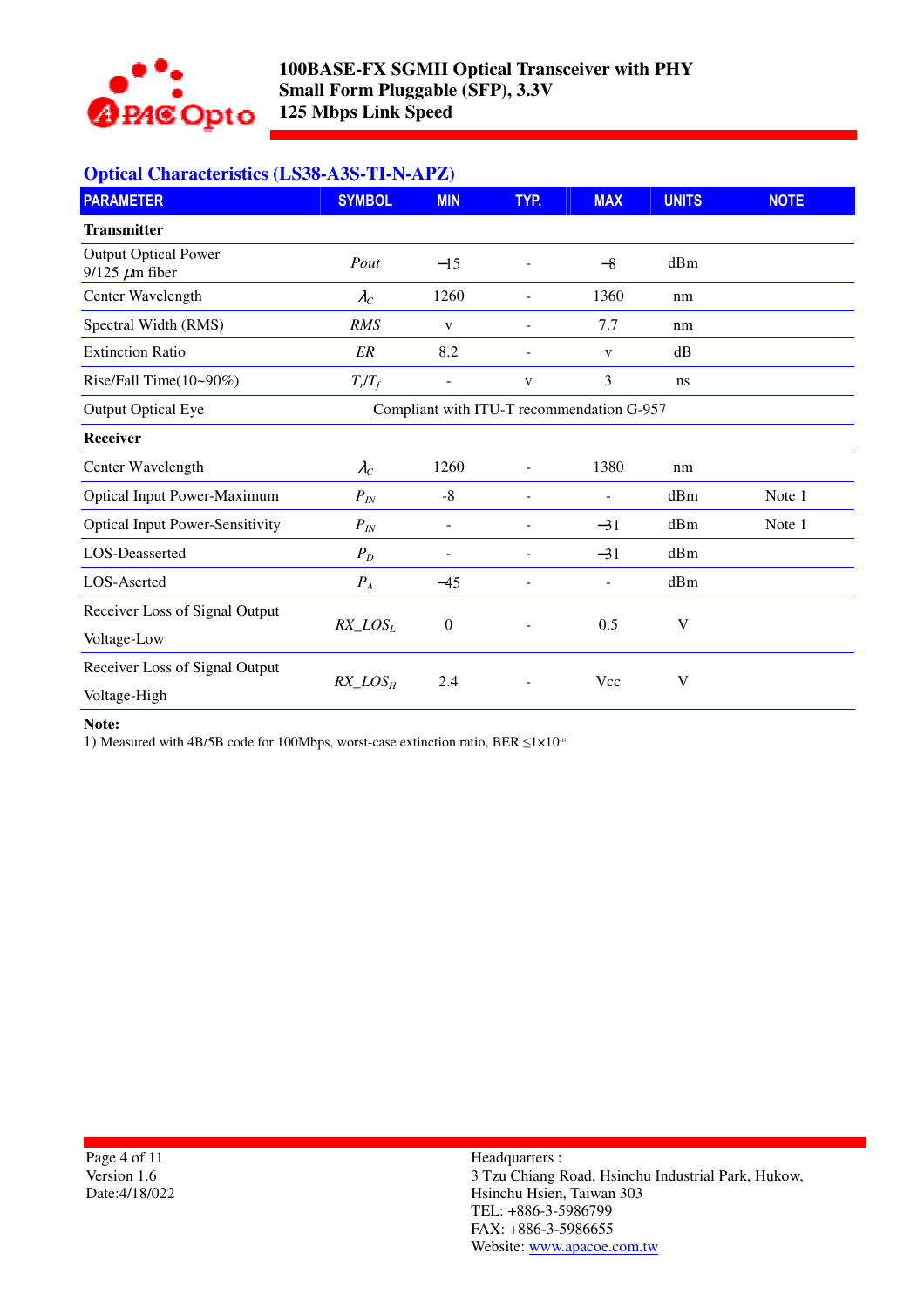

# **Optical Characteristics (LS38-A3L-TI-N-APZ)**

| <b>PARAMETER</b>                                     | <b>SYMBOL</b> | <b>MIN</b>       | TYP.                                      | <b>MAX</b>               | <b>UNITS</b> | <b>NOTE</b> |
|------------------------------------------------------|---------------|------------------|-------------------------------------------|--------------------------|--------------|-------------|
| <b>Transmitter</b>                                   |               |                  |                                           |                          |              |             |
| <b>Output Optical Power</b><br>$9/125 \ \mu m$ fiber | Pout          | $-5$             | $\overline{a}$                            | $\Omega$                 | dBm          |             |
| Center Wavelength                                    | $\lambda_C$   | 1260             | $\overline{\phantom{0}}$                  | 1360                     | nm           |             |
| Spectral Width (RMS)                                 | <b>RMS</b>    | ä,               | $\overline{\phantom{m}}$                  | 4.0                      | nm           |             |
| <b>Extinction Ratio</b>                              | ER            | 10               | $\overline{a}$                            |                          | dB           |             |
| Rise/Fall Time(10~90%)                               | $T_r/T_f$     | $\blacksquare$   | ÷,                                        | 3                        | ns           |             |
| <b>Output Optical Eye</b>                            |               |                  | Compliant with ITU-T recommendation G-957 |                          |              |             |
| <b>Receiver</b>                                      |               |                  |                                           |                          |              |             |
| Center Wavelength                                    | $\lambda_C$   | 1260             | $\overline{\phantom{m}}$                  | 1380                     | nm           |             |
| <b>Optical Input Power-Maximum</b>                   | $P_{I\!N}$    | $\overline{0}$   |                                           | $\overline{\phantom{a}}$ | dBm          | Note 1      |
| <b>Optical Input Power-Sensitivity</b>               | $P_{I\!N}$    |                  |                                           | $-34$                    | dBm          | Note 1      |
| LOS-Deasserted                                       | $P_D$         |                  |                                           | $-34$                    | dBm          |             |
| LOS-Aserted                                          | $P_A$         | $-45$            |                                           |                          | dBm          |             |
| Receiver Loss of Signal Output                       |               |                  |                                           |                          |              |             |
| Voltage-Low                                          | $RX\_LOS_L$   | $\boldsymbol{0}$ |                                           | 0.5                      | V            |             |
| Receiver Loss of Signal Output                       |               |                  |                                           |                          |              |             |
| Voltage-High                                         | $RX\_LOS_H$   | 2.4              |                                           | Vcc                      | $\mathbf V$  |             |

#### **Note:**

1) Measured with 4B/5B code for 100Mbps, worst-case extinction ratio, BER ≤1×10-10

Page 5 of 11 Version 1.6 Date:4/18/022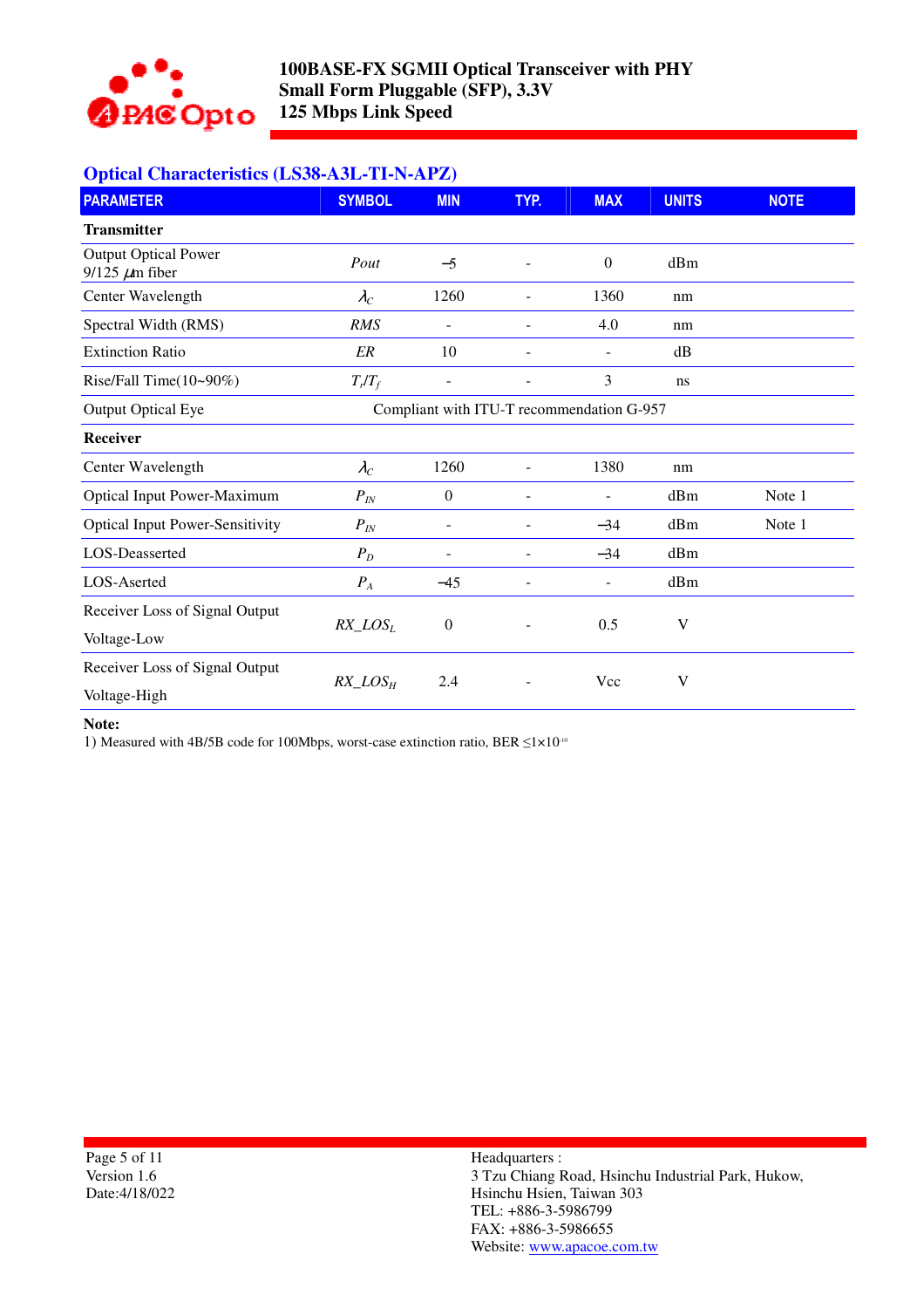

# **Recommended Host Board Power Supply Circuit**



Figure 1: Recommended Host Board Power Supply Circuit

# **Recommended Interface Circuit**



Figure 2: Recommended Interface Circuit

Page 6 of 11 Version 1.6 Date:4/18/022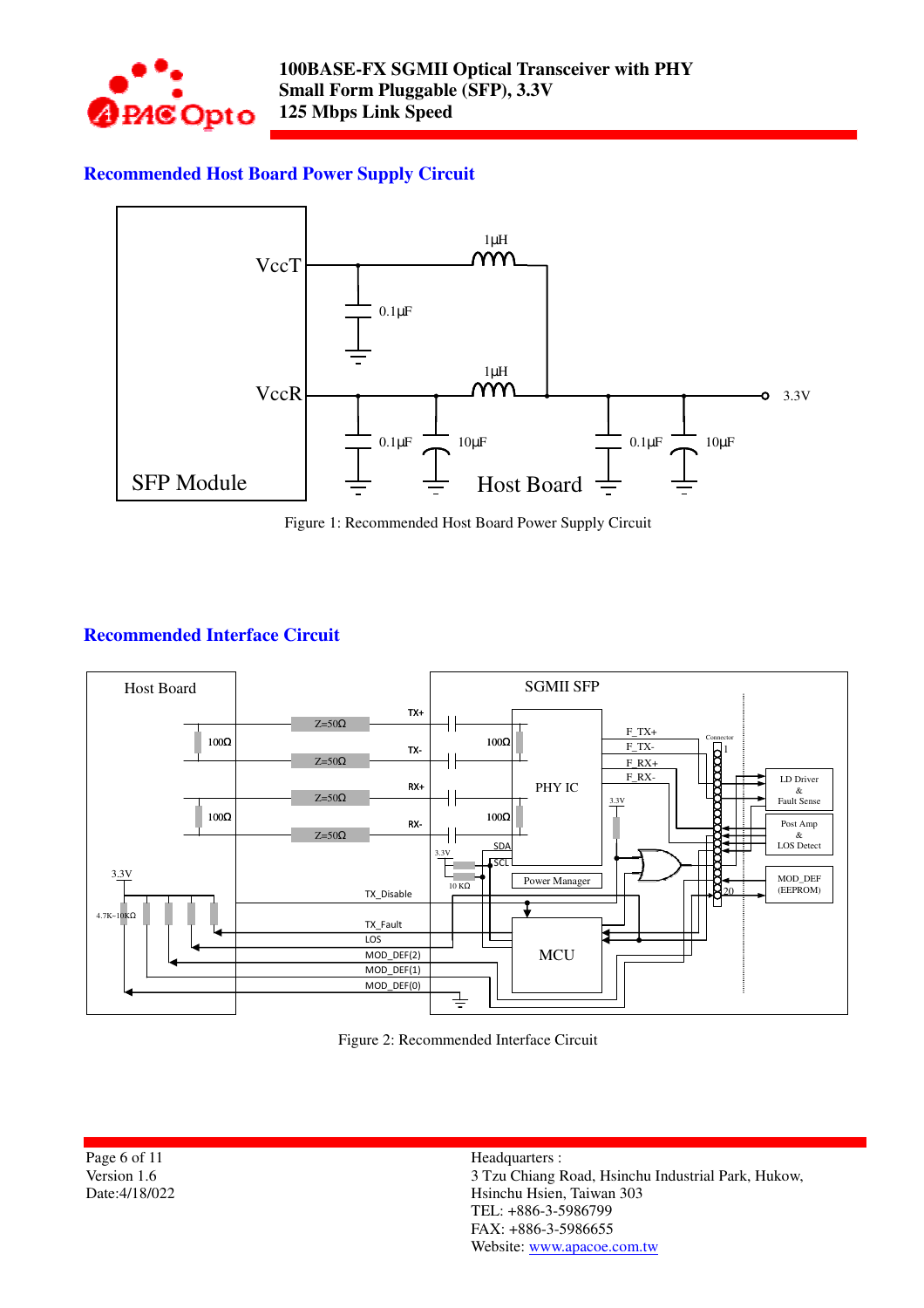

# **TX\_DISABLE Function**

There are active components in the SFP Transceiver as PHY and MCU so it takes some time to start up MCU and initialize the active PHY. The communication path of the SFP is ready after 20ms. The TX\_DISABLE signal is high (TTL logic "1") to turn off the laser output. The laser will turn on when TX\_DISABLE is low (TTL logic "0").

# **LOS Function**

The SFP MSA specification defines a pin called LOS to indicate loss of signal to the motherboard. This should be pulled up with a 4.7K to 10K resistor. Pull up voltage between 2.0V and Vcc-T/R+0.3V. When high, this output indicates link fail. Low indicates normal operation. In the low state, the output will be pulled to <0.8V.

### **Termination Circuits**

Inputs to the transceiver are AC coupled and internally terminated through 50 ohms. These modules can operate with PECL or ECL logic levels. The input signal must have at least a 250mV peak-to-peak (single ended) signal swing. Output from the receiver section of the module is also AC coupled and is expected to drive a 50 ohm load. Different termination strategies may be required depending on the particular Serializer/Deserializer chip set used.

Page 7 of 11 Version 1.6 Date:4/18/022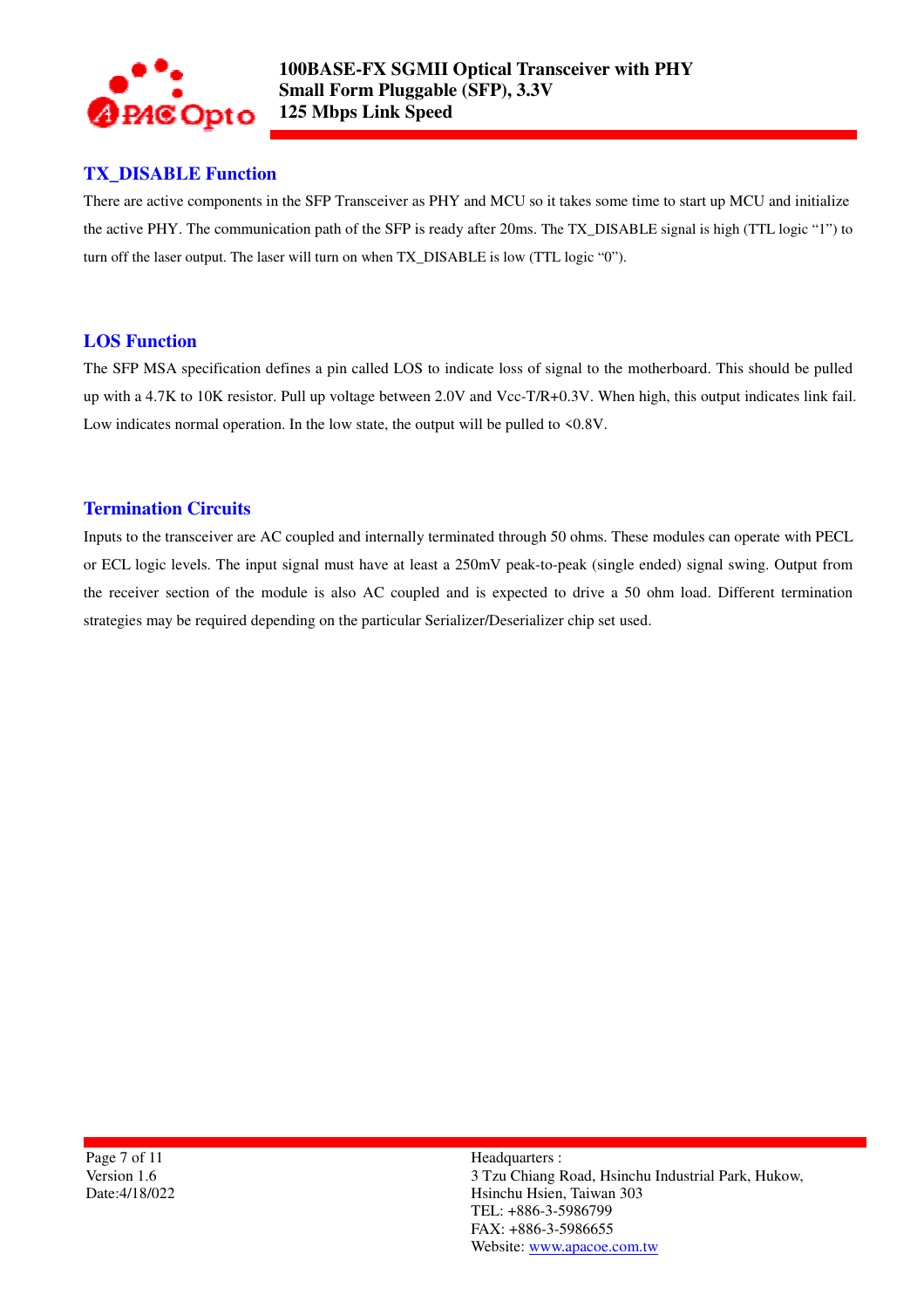

### **EEPROM Section**

The Smart SFP support the 2-wire serial communication protocol defined in the SFP MSA. These SFP use a 128 byte EEPROM with an address of **A0**H. Accessing Serial ID Memory uses the 2 wire address 10100000 (A0H). Memory Contents of Serial ID are shown in Table 1.

| Addr.           | Size<br>(Bytes) | Name of Field                        | Hex                                                | Description                                                         |
|-----------------|-----------------|--------------------------------------|----------------------------------------------------|---------------------------------------------------------------------|
| $\overline{0}$  | 1               | identifier                           | $\overline{03}$                                    | SFP or SFP+                                                         |
| 1               | 1               | Ext.Identifier                       | 04                                                 | GBIC/SFP function is defined by<br>two-wire interface ID only       |
| $\overline{2}$  | 1               | Connector                            | 07                                                 | LC                                                                  |
| $3 - 10$        | 8               | Transceiver                          | 00 00 00 20 00 00 00 00                            | 100BASE-FX                                                          |
| 11              | 1               | Encoding                             | 02                                                 | 4B/5B                                                               |
| 12              | 1               | BR(Nominal)                          | 01                                                 | 125Mbps                                                             |
| 13              | $\mathbf{1}$    | Rate Identifier                      | $00\,$                                             | Unspecified                                                         |
| 14              | 1               | Length(SMFm)-km                      | 00                                                 | N/A                                                                 |
| $\overline{15}$ | 1               | Length(SMF)                          | $00\,$                                             | N/A                                                                 |
| 16              | 1               | Length(50µm)                         | C8                                                 | 2Km                                                                 |
| 17              | $\mathbf{1}$    | Length $(62.5 \mu m)$                | $\overline{C8}$                                    | 2Km                                                                 |
| $\overline{18}$ | $\mathbf{1}$    | Length(cable)                        | $\overline{00}$                                    | N/A                                                                 |
| 19              | 1               | Length(OM3)                          | 0 <sub>0</sub>                                     | N/A                                                                 |
| $20 - 35$       | 16              | Vendor name                          | XX XX XX XX XX XX XX 20 20 20 20<br>20 20 20 20 20 | Vendor name (ASCII)                                                 |
| 36              | $\mathbf{1}$    | Transceiver                          | $00\,$                                             | Unallocated                                                         |
| $37 - 39$       | $\overline{3}$  | Vendor OUI                           | XX XX XX                                           | Vendor OUI                                                          |
| $40 - 55$       | 16              | Vendor PN                            | XX XX XX XX XX XX XX XX XX XX<br>XX XX XX XX XX XX | Transceiver part number                                             |
| 56-59           | $\overline{4}$  | Vendor rev                           | XX XX XX XX                                        | Vendor rev                                                          |
| $60-61$         | $\overline{2}$  | Wavelength                           | 05 1E                                              | 1310nm                                                              |
| 62              | $\mathbf{1}$    | Unallocated                          | 0 <sup>0</sup>                                     | Unallocated                                                         |
| $\overline{63}$ | $\mathbf{1}$    | CC BASE                              | Check Sum (Variable)                               | Check code for Base ID Fields                                       |
| 64-65           | $\overline{2}$  | Options                              | 00 1A                                              | LOS, TX_FALUT, and<br>TX_DISABLE                                    |
| 66              | 1               | <b>BR</b>                            | 00                                                 | max                                                                 |
| 67              | $\mathbf{1}$    | <b>BR</b>                            | $00\,$                                             | min                                                                 |
| 68-83           | 16              | Vendor SN                            | 41 34 32 30 33 30 30 34<br>20 20 20 20 20 20 20 20 | Serial Number of transceiver<br>(ASCII).<br>For example "A4203004". |
| 84-91           | 8               | Date code                            | XX XX XX XX XX XX XX XX                            | Manufacture date code                                               |
| 92              | $\mathbf{1}$    | <b>Diagnostic Monitoring</b><br>Type | 68                                                 | N/A                                                                 |
| 93              | 1               | <b>Enhanced Options</b>              | B <sub>0</sub>                                     | N/A                                                                 |
| 94              | 1               | SFF-8472 Compliance                  | 02                                                 | Digital diagnostic function not<br>included or undefined            |
| $\overline{95}$ | 1               | CC_EXT                               | Check Sum (Variable)                               | Check sum for Extended ID Field.                                    |
| $96 - 127$      | 32              | Vendor Specific                      | Read only                                          | Depends on customer information                                     |

#### **Table 1 Serial ID Memory Contents**

Note: The "XX" byte should be filled in according to practical case. For more information, please refer to the related document of SFP Multi-Source Agreement (MSA).

Page 8 of 11 Version 1.6 Date:4/18/022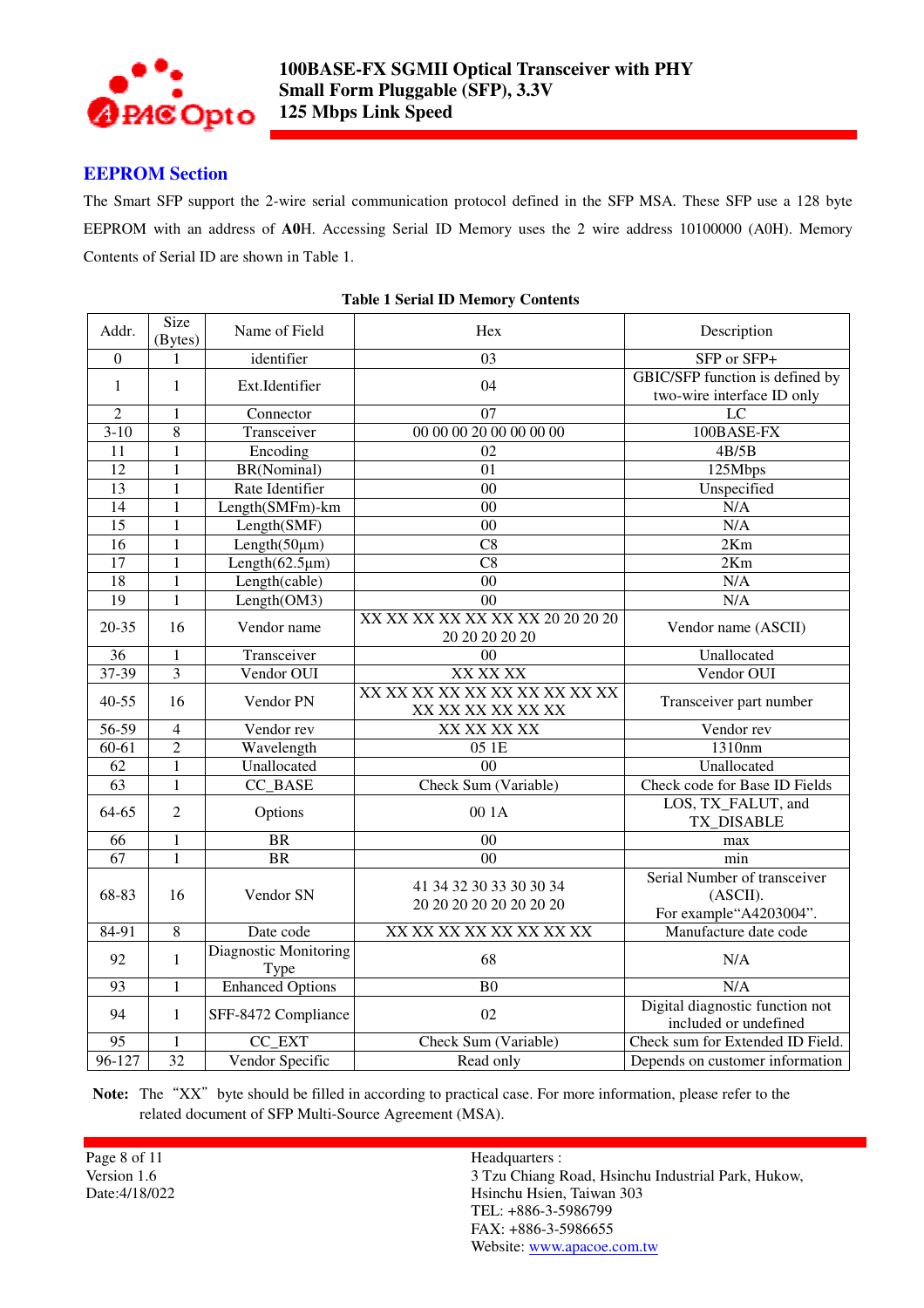

The SGMII SFP transceiver provides diagnostic information about the present operating conditions. This transceiver generates this diagnostic data by digitization of internal analog signals. Calibration and alarm/warning threshold data is written during device manufacture. Received power monitoring, transmitted power monitoring, bias current monitoring, supply voltage monitoring and temperature monitoring all are implemented. The diagnostic data are raw A/D values and must be converted to real world units using calibration constants stored in EEPROM locations 56 – 95 at wire serial bus address **A2**h. The digital diagnostic memory map specific data field defined as following.

2 wire address 1010000X (A0h) 2 wire address 1010001X (A2h)





### **SFP Pin Definitions**



Figure 4: Pin View

Page 9 of 11 Version 1.6 Date:4/18/022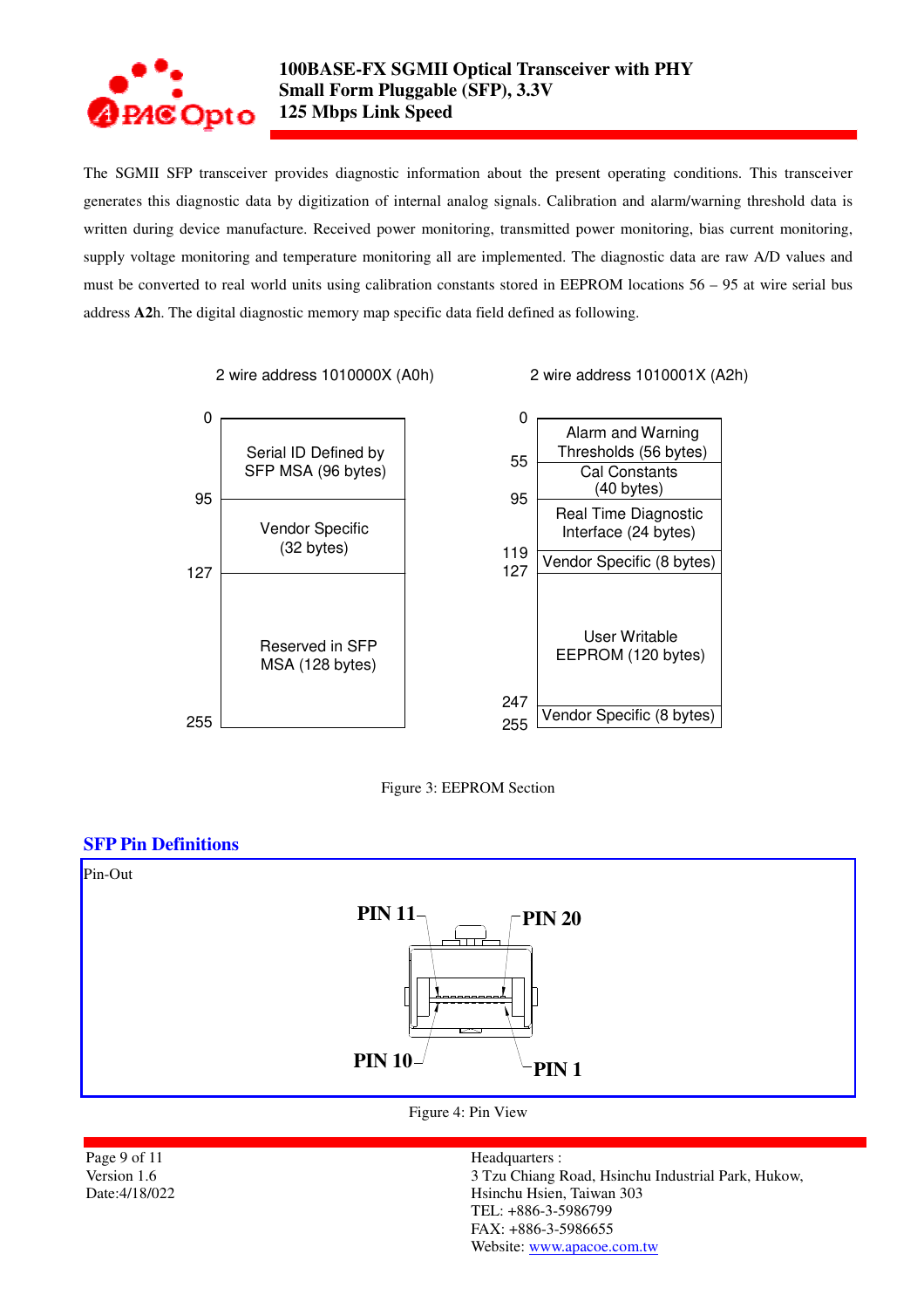

# **100BASE-FX SGMII Optical Transceiver with PHY Small Form Pluggable (SFP), 3.3V 125 Mbps Link Speed**

| Pin            | <b>Signal Name</b> | <b>Function</b>                     | <b>NOTES</b>                                           |
|----------------|--------------------|-------------------------------------|--------------------------------------------------------|
| 1              | VeeT               | <b>Transmitter Ground</b>           | VeeT and VeeR are connected in SFP.                    |
| $\overline{2}$ | TX_FAULT           | <b>Transmitter Fault Indication</b> | <b>Transmit Fault</b>                                  |
| 3              | TX_DISABLE         | <b>Transmitter Disable</b>          | Connected to PHY reset                                 |
| 4              | $MOD$ DEF $(2)$    | Module Definition 2                 | Data Line for Serial ID (SDA).                         |
| 5              | $MOD$ DEF $(1)$    | Module Definition 1                 | Clock Line for Serial ID (SCL).                        |
| 6              | $MOD$ DEF $(0)$    | Module Definition 0                 | Tied to Vee in SFP.                                    |
| $\tau$         | <b>RATE SELECT</b> | Not Implemented                     | Not implemented.                                       |
| 8              | LOS                | Loss of Signal                      | See LOS option.                                        |
| 9              | VeeR               | Receiver Ground                     | VeeT and VeeR are connected in SFP.                    |
| 10             | VeeR               | Receiver Ground                     | VeeT and VeeR are connected in SFP.                    |
| 11             | VeeR               | Receiver Ground                     | VeeT and VeeR are connected in SFP.                    |
| 12             | RD-                | <b>Inverted Received Data out</b>   | AC coupled 100 ohm differential high speed data lines. |
| 13             | $RD+$              | Non-Inverted Received Data out      | AC coupled 100 ohm differential high speed data lines. |
| 14             | VeeR               | Receiver Ground                     | VeeT and VeeR are connected in SFP.                    |
| 15             | VccR               | Receiver Power                      | VccR and VccT are connected in SFP.                    |
| 16             | VccT               | <b>Transmitter Power</b>            | VccR and VccT are connected in SFP.                    |
| 17             | VeeT               | <b>Transmitter Ground</b>           | VeeT and VeeR are connected in SFP.                    |
| 18             | $TD+$              | Non-inverted Data In                | AC coupled 100 ohm differential high speed data lines. |
| 19             | TD-                | <b>Inverted Data In</b>             | AC coupled 100ohm differential high speed data lines   |
| 20             | VeeT               | <b>Transmitter Ground</b>           | Veet and VeeR are connected in SFP                     |

#### **Notes:**

- 1. TX Fault is an open collector output, which should be pulled up with a 4.7k-10kΩ resistor on the host board to a voltage between 2.0V and Vcc+0.3V. Logic 0 indicates normal operation; Logic 1 indicates a laser fault of some kind. In the low state, the output will be pulled to less than 0.8V.
- 2. TX Disable as described in the MSA is connected to PHY reset and optical module for the 100BASE-FX application.
- 3. Mod-Def 0, 1, 2 are the module definition pins. They should be pulled up with a 4.7k-10kΩ resistor on the host board to a supply less than  $\text{VecT} + 0.3 \text{ V}$  or  $\text{VecR} + 0.3 \text{ V}$ .
- 4. RD-/+: These are the differential receiver outputs. They are ac coupled 100Ω differential lines which should be terminated with  $100\Omega$  differentials. The ac coupling is done inside the module and is thus not required on the host board. The voltage swing levels are compatible with CML and LVPECL voltage swings.
- 5. VccR and VccT are the receiver and transmitter power supplies. They are defined as  $3.3V \pm 5\%$  at the SFP connector pin.
- 6. TD-/+: These are the differential transmitter inputs. They are ac coupled differential lines with 100Ω differential terminations inside the module. The ac coupling is done inside the module and is thus not required on the host board. The inputs levels are compatible with CML and LVPECL voltage swings.

| Page 10 of $11$ |
|-----------------|
| Version 1.6     |
| Date:4/18/022   |